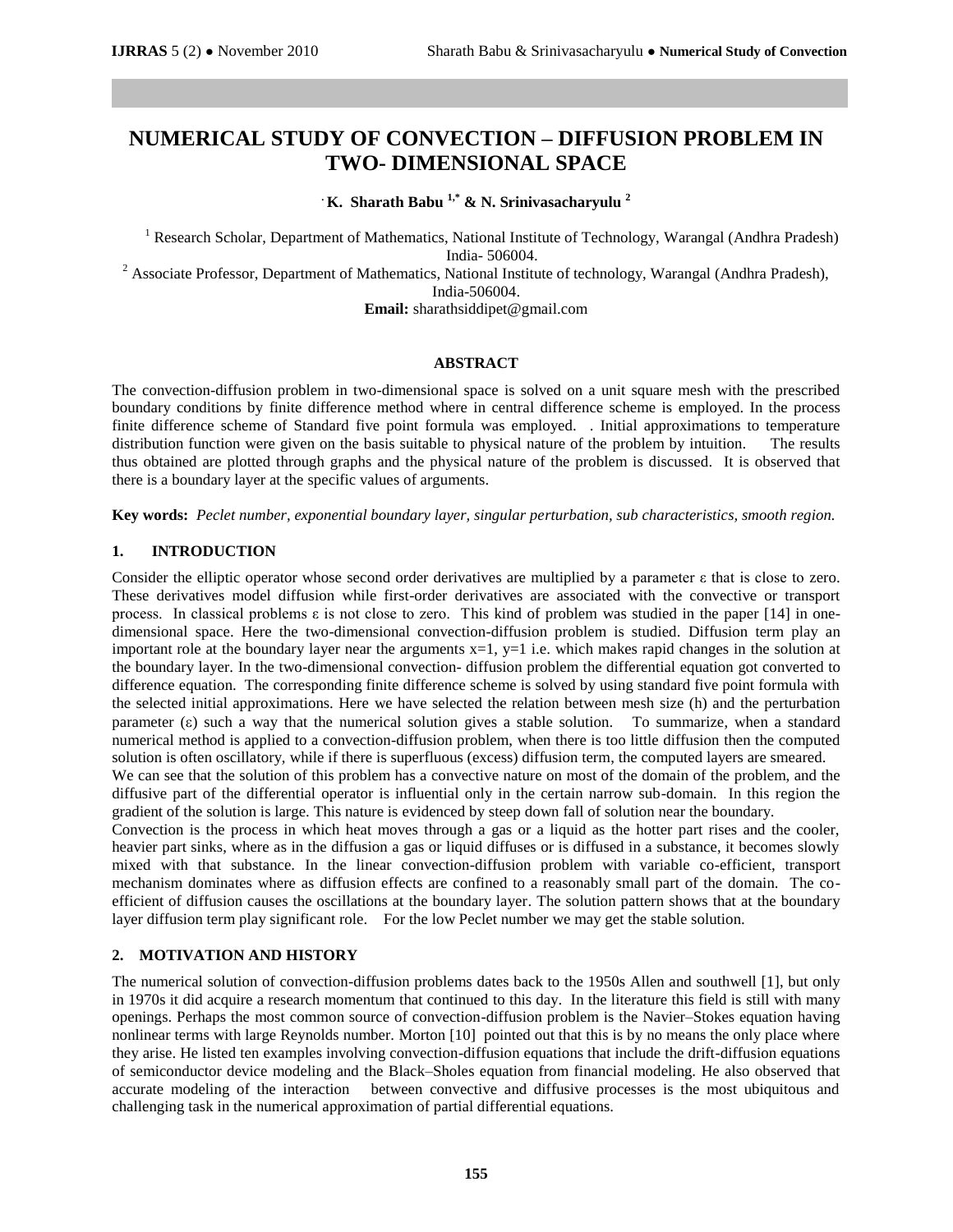$\rightarrow$ 

In this paper, the diffusion coefficient  $\varepsilon$  is a small positive parameter and coefficient of convection  $a(x,y)$  is continuously differentiable function that was denoted by Holder, continuous on  $\bar{\Omega}$  the closure of  $\Omega$  .

#### **3. ANALYTICAL SOLUTION**

In two dimensions, the convection-diffusion equation takes the form

3. ANALYTICAL SOLUTION  
\nIn two dimensions, the convection-diffusion equation takes the form  
\n
$$
-\varepsilon \Delta u(x, y) + a(x, y) \nabla u(x, y) + b(x, y) u(x, y) = f(x, y)
$$
\non
$$
\Omega \subset \mathbb{R}^2 \text{ with } u(x, y) = g(x, y) \text{ on } \partial\Omega
$$
\n(1)

Where  $0 < \varepsilon < 1$ , and the functions a, b and f which are assumed to be Holder continuous on  $\Omega$ , the closure of

 $\Omega$  . Here we also assume that  $b \geq 0\,$  on  $\stackrel{\rightarrow}{\Omega}$ . Here  $\Omega$  is any bounded domain in  $\mathbb{R}^2$  with a piecewise Lipchitz– continuous boundary  $\partial\Omega$ . Let us suppose that g is continuous except perhaps for a jump discontinuity at a single point.

The differential operator L is elliptic so (1) possess a solution in the region defined. Here L also satisfies the Maximum principle which is discussed in [9]. Assume that the absolute value of 'a' is close to 1 so that convection dominates diffusion. In the problem that we consider, the solution  $u(x,y)$  of (1) has an asymptotic structure similar to that of one-dimensional problem[14]. We can write u as the sum of the solutions to a first-order partial differential equation, at layer(s) and order  $O(\varepsilon)$  term.

To make this more precise, we divide the boundary  $\partial\Omega$  into 3 parts

Inflow boundary Outflow boundary

$$
\partial^{\cdot} \Omega = \{ x \in \partial \Omega : a.n < 0 \},\
$$
  

$$
\partial^{\cdot} \Omega = \{ x \in \partial \Omega : a.n > 0 \}
$$

Tangential flow boundary

$$
\partial^{\alpha}\Omega = \{ x \in \partial\Omega : a.n > 0 \}
$$
  

$$
\partial^{\alpha}\Omega = \{ x \in \partial\Omega : a.n = 0 \}, \quad ...... \tag{2}
$$

Where **n** is the outward-pointing unit normal to  $\partial\Omega$  .





**Figure 1** Partition of  $\partial\Omega$ .

A typical solution u will have boundary layers–narrow regions close to  $\,\partial\,\Omega\,$  $|\nabla u|$  is large along  $\partial^{\scriptscriptstyle +}\Omega$  and  $\partial^{\scriptscriptstyle 0}\Omega$  . As in one-dimensional problems exceptional Dirichlet boundary conditions on g can eliminate these layers. On most of  $\Omega$ , u is approximately equal to  $u_0(x,y)$ . Then the solution of the reduced problem problem<br>a(x, y) $\nabla u_0$  (x, y) + b(x, y) u(x, y) = f(x, y) on  $\Omega$ , u<sub>0</sub>=g on  $\partial^2 \Omega$  (3)

This first-order partial differential equation (3) characteristic curves are the parameterized curves (x (t), y(t)) in  $\,\Omega$ defined by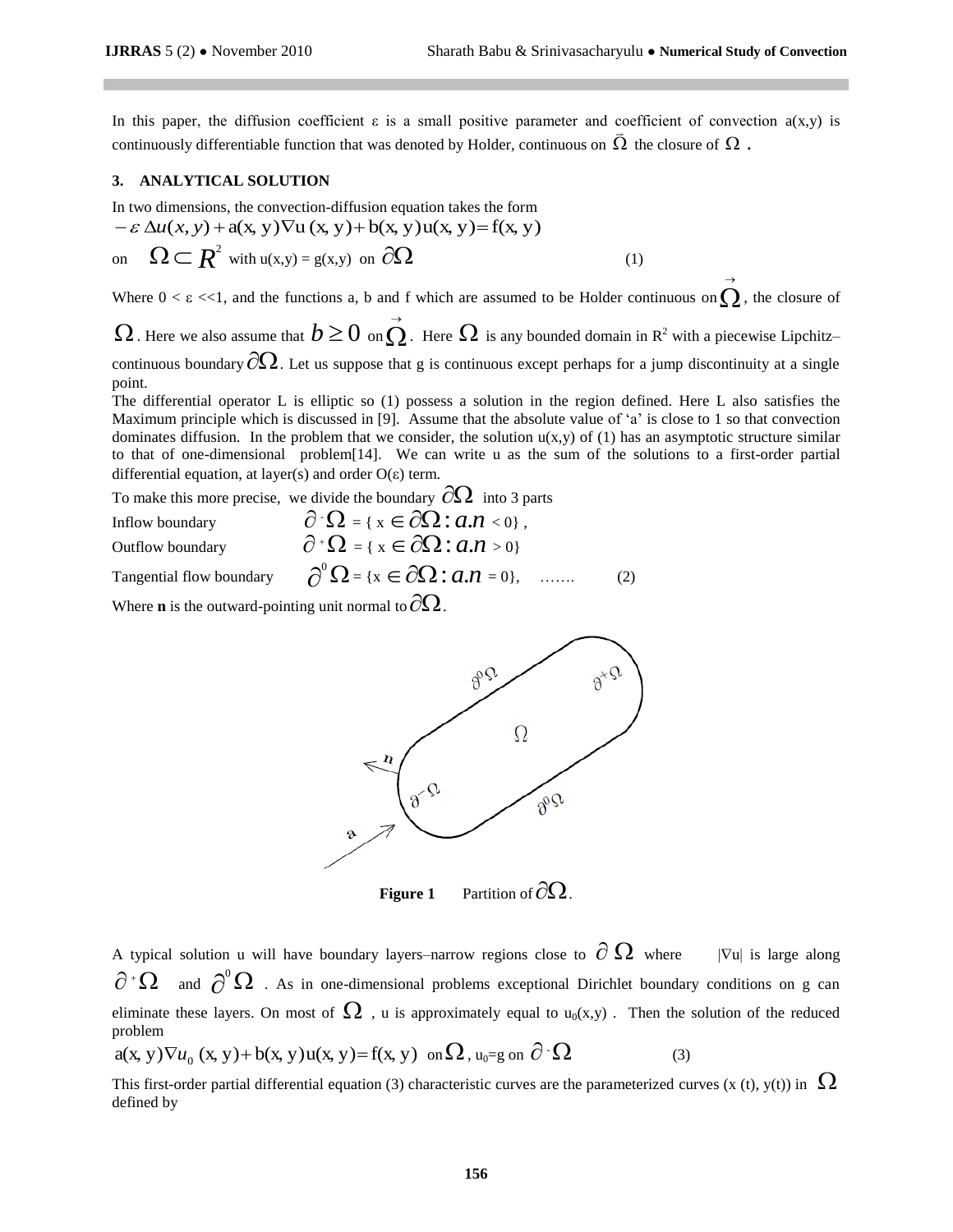$$
\chi^1(t) = a_1(x, y), \, y^1(t) = a_2(x, y) \tag{4}
$$

With initial data  $(x(0), y(0)) = (x', y')$  where  $(x', y')$  is any point in  $\partial^-\Omega$ . Thus one such curve emanates into  $\Omega$  from each point in  $\partial^-\Omega$ .

#### **4. Exponential Boundary Layers** :

Consider the boundary value Problem (1)  $-\varepsilon \Delta u + b(x, y) \nabla u + c(x, y) u = f(x, y)$  in  $\Omega = (0, 1) \times (0, 1)$ ,  $u = 0$  on the boundary  $\Gamma$ Assume that the data are smooth and that  $c \ge 0$  with  $b = (b_1, b_2)$  where  $b_1 > 0$  and  $b_2 > 0$ . Then the sub characteristics behave as in Figure. 2 and the reduced problem is defined by  $b \cdot \nabla u_0 + cu_0 = f, u_0|_{x=0} = u_0|_{y=0} = 0.$  (5)



Figure..**2 Sub Characteristics through a Corner**

We expect exponential boundary layers at  $x = 1$  and at  $y = 1$ . The asymptotic approximation with transformation  $\xi = (1-x)/\varepsilon$  and  $\eta = (1-y)/\varepsilon$  takes the form:

$$
u_{\text{Asy}}^{*}(x, y) = u_{0}(x, y) - u_{0}(1, y) \exp\left[-b_{1}(1, y)\frac{1 - x}{\varepsilon}\right] - u_{0}(x, 1) \exp\left[-b_{2}(x, 1)\frac{1 - y}{\varepsilon}\right] \tag{6}
$$

equation (6) is inaccurate near the corner point ( 1,1) because the boundary layer terms overlap there . Consequently we add a corner layer correction which is the solution of

$$
-(\frac{\partial^2 w}{\partial \xi^2} + \frac{\partial^2 w}{\partial \eta^2}) - b_1(1,1) \frac{\partial \omega}{\partial \xi} - b_2(1,1) \frac{\partial \omega}{\partial \eta} = 0 \text{ on } (0,\infty) \text{ and } (0,\infty)
$$

With the use of the transformations  $\zeta = (1-x)/\varepsilon$  and  $\eta = (1-y)/\varepsilon$ We obtain

$$
u_{\text{Asy}}(x,y) = u_{\text{Asy}}^{*}(x,y) + u_{0}(1,1) \exp[-b_{1}(1,1))\frac{(1-x)}{\varepsilon}] \exp[-b_{2}(1,1))\frac{1-y}{\varepsilon}]
$$

if  $u_0 \in c^2(\Omega) \cap C(\overline{\Omega})$  $u_0 \in c^2(\Omega) \cap C(\Omega)$ , the classical comparison principle gives  $||u - u<sub>asy</sub>|| \leq C \varepsilon$  (7)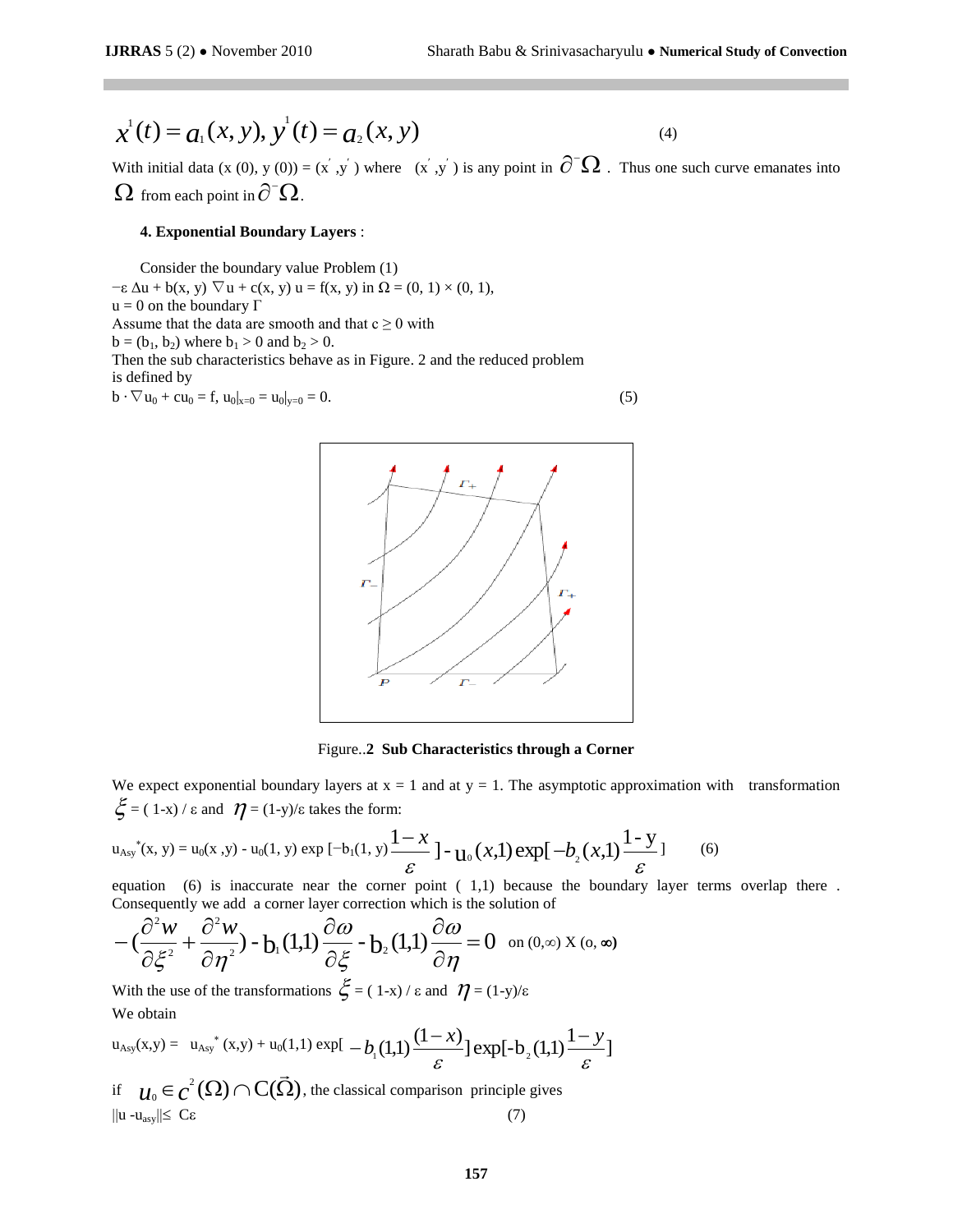Here C is generic constant which is independent on  $\varepsilon$  . Layers along  $\partial^+\Omega$  are called regular or exponential boundary layers. Writing  $n_{[-(n_1, n_2))}$  for the unit outward-pointing normal to the  $\partial \Omega$ , then near  $\partial^* \Omega$ , exponential layers are essentially multiples of the function Exp[-(**a.n**) d(x,y),  $\partial^+ \Omega / \varepsilon$  ] Where d((x,y), denote the distance from the point (x,y) to the out-flow boundary  $\partial^{\dagger} \Omega$ . Thus in cross-section perpendicular to  $\partial^{\dagger} \Omega$  these layers are very similar to the boundary layers that in one -dimension. Their first order derivatives in the direction

perpendicular to the boundary have magnitude  $O(-)$ 1  $O(\frac{1}{\varepsilon})$ , and the width of the layer is  $O(\varepsilon \ln(1/\varepsilon))$ .

# **5. FINITE DIFFERENCE METHOD:**

Consider the Two-dimensional convection-diffusion problem

$$
-\varepsilon \Delta u(x, y) + \frac{\partial u}{\partial x} = 1
$$
 Equivalently  
\n
$$
-\varepsilon \left[ \frac{\partial^2 u}{\partial x^2} + \frac{\partial^2 u}{\partial y^2} \right] + \frac{\partial u}{\partial x} = 1
$$
 defined in the region  $\Omega = (0, 1) X (0, 1)$   
\n
$$
u(x, y) = 0
$$
 on the boundary

on the boundary  $\cos \theta$ 

 $\partial$  $\partial$ *x u*

i.e.,  $u(0,0) = 0$ ,  $u(i,0) = 0$ ,  $u(0,j) = 0$ ,  $u(1,1) = 0$  i=1,2,3………..n

As a closed form solution, in general, is not possible so we solve the problem by using Discretization method. Discretize the above differential equation by using central difference approximations

$$
\frac{\partial^2 u}{\partial x^2} = \frac{1}{h^2} [u_{i+1,j} - 2u_{i,j} + u_{i-1,j}] , \frac{\partial^2 u}{\partial y^2} = \frac{1}{k^2} [u_{i,j+1} - 2u_{i,j} + u_{i,j-1}]
$$
\nand\n
$$
\frac{\partial u}{\partial x} = \frac{u_{i+1,j} - u_{i-1,j}}{\partial y^2}
$$
\n(10)

(10)

and

Apply equation (9), (10) in (8) to get a difference equation is of the form with  $h = k$  on the square Region.

$$
\frac{-\varepsilon}{h^2} [u_{i+1, j} - 2u_{i, j} + u_{i-1, j} + u_{i, j+1} - 2u_{i, j} + u_{i, j-1}] + \frac{u_{i+1, j} - u_{i-1, j}}{2h} = 1
$$

2h

The final transformed difference scheme is

$$
u_{i,j} = \frac{1}{8\varepsilon} [2h^2 - (-2\varepsilon + h) u_{i+1,j} + (2\varepsilon + h) u_{i-1,j} + 2\varepsilon u_{i,j+1} + 2\varepsilon u_{i,j-1}]
$$
 (11)

Select  $\varepsilon = 0.05$ , h = 0.01 so that we can expect a stable solution. Apply the standard five point formula on (11) by selecting the initial approximations we can get values of u at each nodal point. The associated graph as plotted below for  $\varepsilon = 0.05$ 

The values of u have been computed for the ranges of  $x =0$  to  $x =1$  and  $y=0$  to  $y=1$  with spacing h=k=0.01. There are as many as 99x99 entries in the tabulated output. Here we are furnishing only selected values of u corresponding to : x=0 to x=0.1 , x=0.2,0.3, 0.4, 0.5, 0.6 ,0.7 ,0.8 ,0.9. Next values of u from x=0.9 x=1 are presented.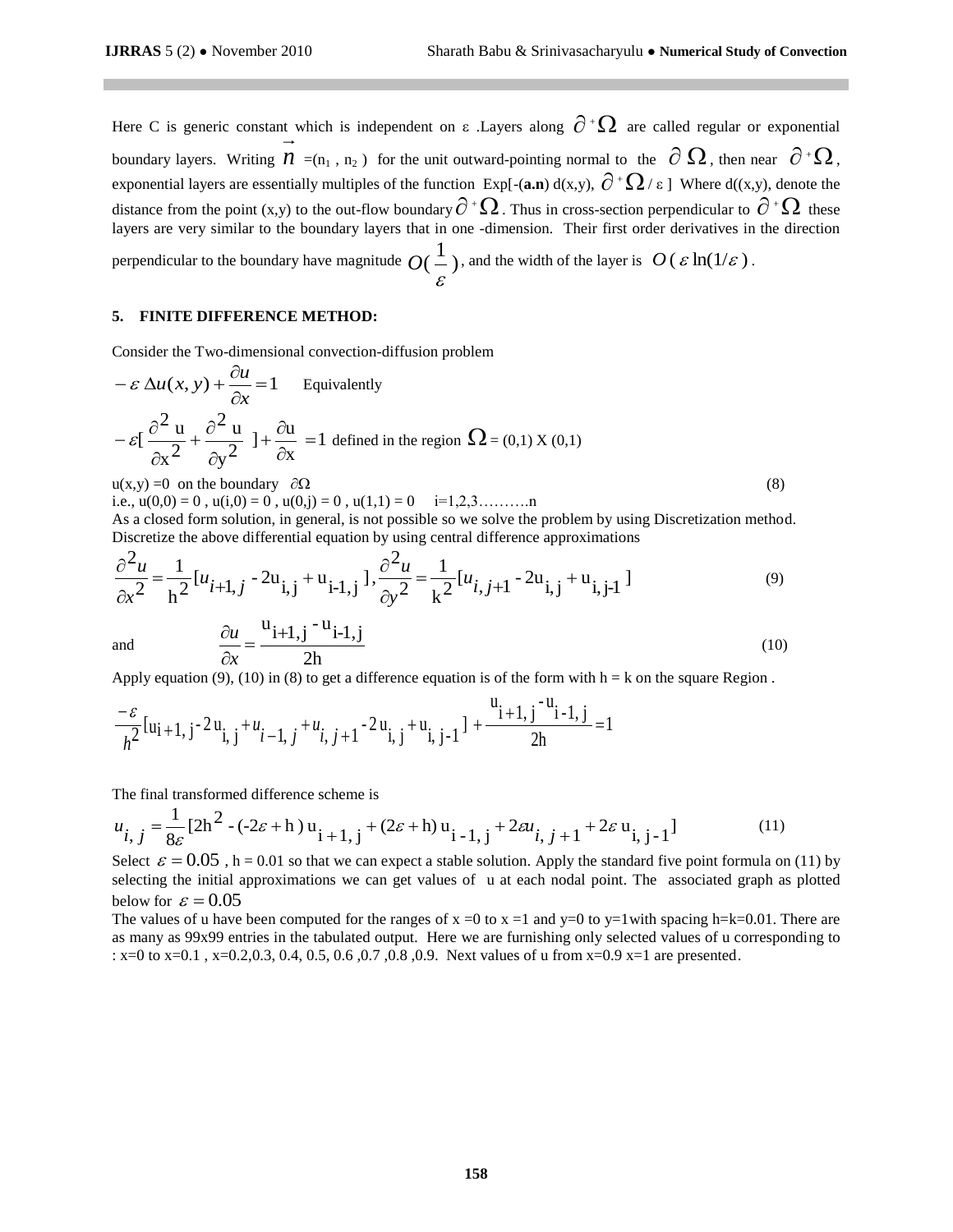# **U-values**

 $\mathbb{R}^n$ 

| $X-$<br>values | y-values                  |              |              |              |              |          |              |                |                  |                |                |
|----------------|---------------------------|--------------|--------------|--------------|--------------|----------|--------------|----------------|------------------|----------------|----------------|
|                | $\rightarrow$<br>$\Omega$ |              |              |              |              |          |              |                |                  |                |                |
|                |                           | 0.01         | 0.02         | 0.03         | 0.04         | 0.05     | 0.06         | 0.07           | 0.08             | 0.09           | 0.1            |
| $\overline{0}$ | $\Omega$                  | $\Omega$     | $\Omega$     | $\Omega$     | $\Omega$     | $\Omega$ | $\Omega$     | $\Omega$       | $\Omega$         | $\Omega$       | $\Omega$       |
| 0.01           | $\Omega$                  | 0.08516      | 0.15355      | 0.20461      | 0.24031      | 0.26388  | 0.2612       | 0.2617         | 0.2644           | 0.2766         | 0.281          |
| 0.02           | $\theta$                  | 0.15252      | 0.27489      | 0.29882      | 0.4282       | 0.469045 | 0.27869      | 0.28759        | 0.29274          | 0.29561        | 0.29717        |
| 0.03           | $\theta$                  | 0.19734      | 0.35617      | 0.29882      | 0.55394      | 0.60592  | 0.49433      | 0.50929        | 0.51781          | 0.5225         | 0.525          |
| 0.04           | $\overline{0}$            | 0.22099      | 0.39993      | 0.29882      | 0.62246      | 0.68051  | 0.63776      | 0.6564         | 0.6669           | 0.67259        | 0.6756         |
| 0.05           | $\Omega$                  | 0.23024      | 0.41771      | 0.55635      | 0.65112      | 0.71183  | 0.71583      | 0.73637        | 0.74784          | 0.75404        | 0.75431        |
| 0.06           | $\Omega$                  | 0.23269      | 0.42273      | 0.56482      | 0.65963      | 0.72121  | 0.74865      | 0.76998        | 0.78186          | 0.78825        | 0.80403        |
| 0.07           | $\Omega$                  | 0.23306      | 0.42358      | 0.56482      | 0.66121      | 0.72297  | 0.75851      | 0.78009        | 0.79209          | 0.79854        | 0.80403        |
| 0.08           | $\theta$                  | 0.23309      | 0.42365      | 0.56482      | 0.66135      | 0.72312  | 0.76038      | 0.78201        | 0.79403          | 0.80049        | 0.80403        |
| 0.09           | $\overline{0}$            | 0.23309      | 0.42365      | 0.56482      | 0.66135      | 0.72312  | 0.76054      | 0.78218        | 0.7942           | 0.80066        | 0.80403        |
| 0.1            | $\Omega$                  | 0.23309      | 0.42365      | 0.56482      | 0.66135      | 0.72312  | 0.76054      | 0.78218        | 0.7942           | 0.80066        | 0.80403        |
| 0.2            | $\overline{0}$            | 0.23309      | 0.42365      | 0.56482      | 0.66135      | 0.72312  | 0.76054      | 0.78218        | 0.7942           | 0.80066        | 0.80403        |
| 0.3            | $\Omega$                  | 0.23309      | 0.42365      | 0.56482      | 0.66135      | 0.72312  | 0.76054      | 0.78218        | 0.7942           | 0.80066        | 0.80403        |
| 0.4            | $\Omega$                  | 0.23309      | 0.42365      | 0.56482      | 0.66135      | 0.72312  | 0.76054      | 0.78218        | 0.7942           | 0.80066        | 0.80403        |
| 0.5            | $\overline{0}$            | 0.23309      | 0.42365      | 0.56482      | 0.66135      | 0.72312  | 0.76054      | 0.78218        | 0.7942           | 0.80066        | 0.80403        |
| 0.6            | $\Omega$                  | 0.23309      | 0.42365      | 0.56482      | 0.66135      | 0.72312  | 0.76054      | 0.78218        | 0.7942           | 0.80066        | 0.80403        |
| 0.7            | $\overline{0}$            | 0.23309      | 0.42365      | 0.56482      | 0.66135      | 0.72312  | 0.76054      | 0.78218        | 0.7942           | 0.80066        | 0.80403        |
| 0.8            | $\overline{0}$            | 0.23309      | 0.42365      | 0.56482      | 0.66134      | 0.72312  | 0.76053      | 0.78215        | 0.7942           | 0.80066        | 0.80061        |
| 0.9            | $\theta$                  | 0.23293      | 0.42386      | 0.56211      | 0.65395      | 0.71856  | 0.74116      | 0.66777        | 0.79405          | 0.80056        | 0.7012         |
| 0.91           | $\Omega$                  | 0.23274      | 0.42196      | 0.5593       | 0.64698      | 0.71414  | 0.72493      | 0.59541        | 0.79402          | 0.79984        | 0.701          |
| 0.92           | $\Omega$                  | 0.23234      | 0.42014      | 0.5539       | 0.63427      | 0.70592  | 0.69724      | 0.55345        | 0.794            | 0.79899        | 0.7            |
| 0.93           | $\Omega$                  | 0.2315       | 0.41656      | 0.54389      | 0.61204      | 0.69115  | 0.6521       | 0.50432        | 0.79399          | 0.79734        | 0.6989         |
| 0.94           | $\Omega$                  | 0.22981      | 0.40978      | 0.52605      | 0.57492      | 0.66568  | 0.58233      | 0.5            | 0.78802          | 0.77796        | 0.68989        |
| 0.95           | $\mathbf{0}$              | 0.22652      | 0.39743      | 0.49574      | 0.51627      | 0.62374  | 0.48118      | 0.48997        | 0.78238          | 0.75976        | 0.6885         |
| 0.96           | $\Omega$                  | 0.23038      | 0.376        | 0.49574      | 0.42941      | 0.5583   | 0.44878      | 0.48112        | 0.67             | 0.72924        | 0.68232        |
| 0.97           | $\Omega$                  | 0.20944      | 0.34084      | 0.43377      | 0.31047      | 0.46257  | 0.3052       | 0.46128        | 0.6022           | 0.68025        | 0.60723        |
| 0.98           | $\Omega$                  | 0.19102      | 0.28684      | 0.27189      | 0.16263      | 0.33297  | 0.3          | 0.42134        | 0.49614          | 0.49614        | 0.49978        |
| 0.99           | $\Omega$                  | 0.11989      | 0.11186      | 0.14338      | 0.16163      | 0.17356  | 0.1794       | 0.18236        | 0.1838           | 0.18446        | 0.18477        |
| 1              | $\Omega$                  | $\mathbf{0}$ | $\mathbf{0}$ | $\mathbf{0}$ | $\mathbf{0}$ | $\theta$ | $\mathbf{0}$ | $\overline{0}$ | $\boldsymbol{0}$ | $\overline{0}$ | $\overline{0}$ |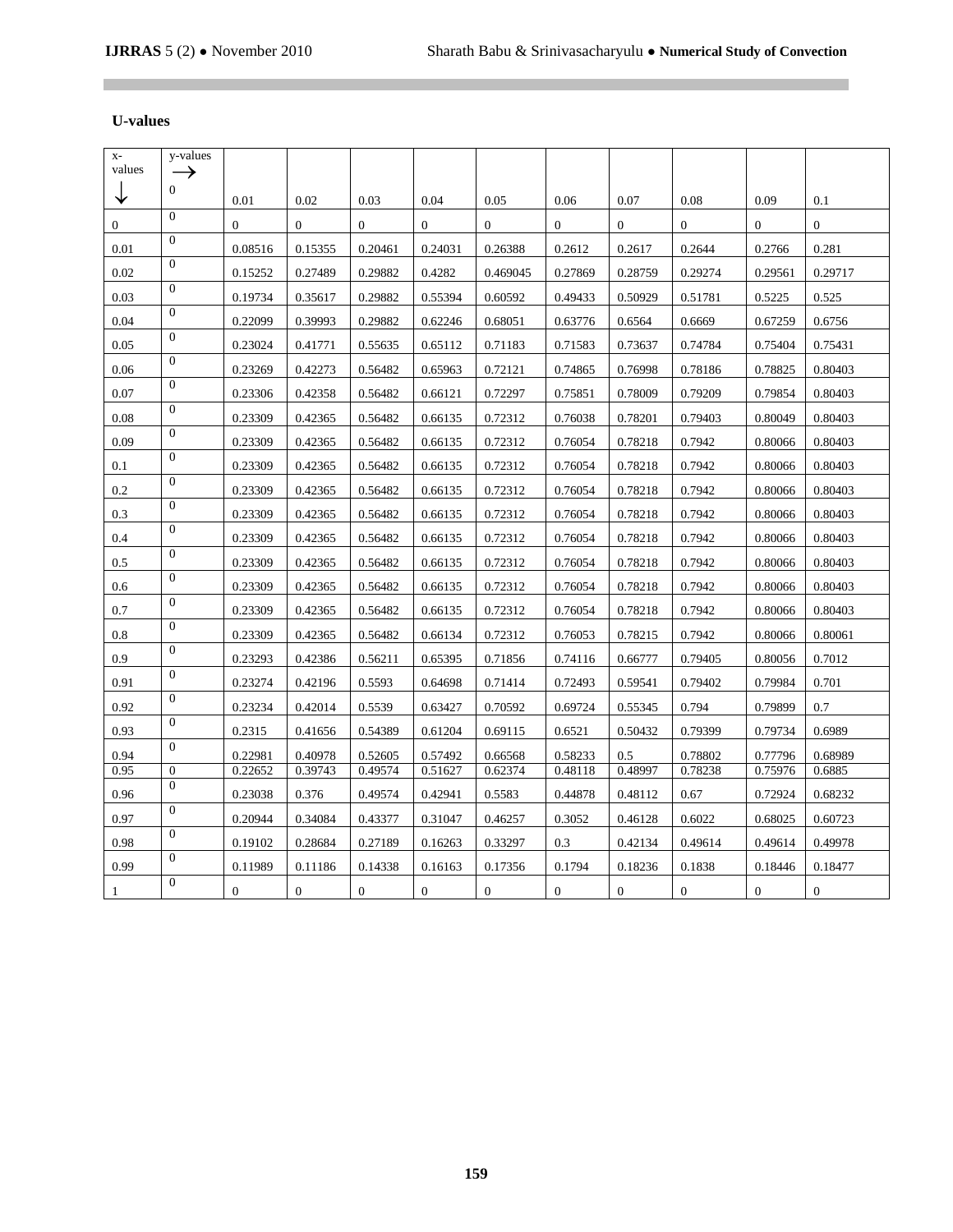

**Figure.3**



**Figure. 4**

#### **6. RESULT ANALYSIS**

The inflow boundary  $\partial^2 \Omega$  is the side  $x = 0$  of  $\Omega$ ; the tangential flow boundary comprises of the sides  $y = 0$  and  $y = 0$  $= 1$ ; the outflow boundary is the remaining side

 $x = 1$ . From (4) each sub characteristic is parameterized by  $\chi'(t) = 1$ ,  $\chi'(t) = 0$ 

so that we can get  $x = t$  as admissible solution and the sub characteristics are the lines  $y = k$  (arbitrary).

On most of Ω From Figure.3, Figure. 4 it is evidenced that  $u(x, y) \approx x$  in the region. The side  $x = 1$  of  $\Omega$  is the outflow boundary  $\partial^+\Omega$  and an exponential layer appears there. The tangential flow boundaries *y* = 0 and *y* = 1 have